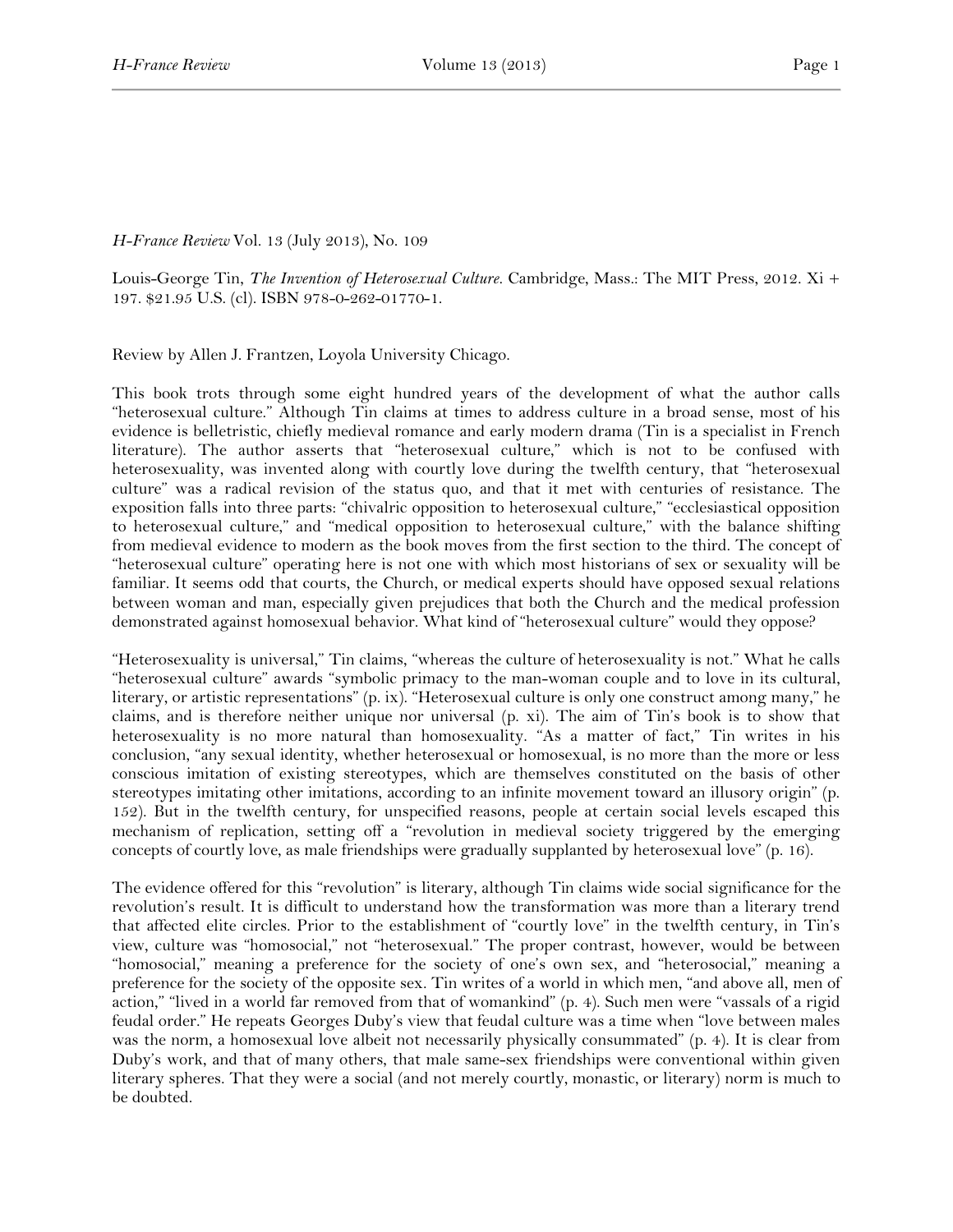Tin seems to assume that marriage was new to courtly culture. He writes of a new "ethic of marriage" that grew up alongside "vassalic morality," here repeating Duby's claim that "normal love" was "the love that caused one to forget oneself, to surpass oneself in mighty deeds for the glory of a friend" (p. 4). That such love could bind two men is possible, but even in elite circles it should be seen as an ideal rather than "the norm," as Tin describes it (p. 4). Tin also cites John Boswell's view that the "primary material of public culture" was "celebration of heroic figures or events, among others" (p. 4). Boswell and Duby are not talking about the same thing, although Tin believes that they are. Indeed, Boswell's assertions are as true of pre-feudal England as of England after the invention of "courtly love."

There are many "heroic figures" in Anglo-Saxon poems that were written for elite audiences at least two centuries before the works Tin considers (i.e., 800-1000). Men in these poems are bound by ties of loyalty but did not enjoy the "passionate relationships" Tin associates with feudal cultures. Rather than passionate ties of man to man, the Anglo-Saxon poems valorize sober ties of a hero to his people or to his thegns. We see such ties in *Beowulf* and in "The Battle of Maldon." Even in "The Wanderer," known for its celebration of the bond between thegn and lord, the central figure mourns his lost warrior brothers more often than his lost lord. In the culture Tin constructs before courtly love, heterosexual unions are secondary to passionate ties between men. This claim too is disproved by a glance at Anglo-Saxon texts from the tenth and eleventh centuries. Heterosexual union is at the heart of the Old English poem called "The Wife's Lament," for example, and it is by no means the only exposition of heterosexual relationships in the period.[1] Early English (i.e., Anglo-Saxon) literature contradicts Tin's characterization of sexual culture before the invention of "courtly love." Might other early literatures do so as well?

Tin implies that the history of marriage begins with the definition of matrimony as a sacrament in the thirteenth century (p. 4, p. 129). He does not explain how the Church and secular governments regarded marriage before this time. Obviously marriage was an old institution by the twelfth century, by which point it had long since successfully established the "symbolic primacy" of the man-woman pairing and all the implications that that pairing might have, including literary representation (as in "The Wife's Lament" and many Old English riddles, among other sources). Also new, Tin claims, was the "cult of the Virgin" associated with courtly love. He seems unaware that much has been written about the cult of the Virgin Mary in periods before the twelfth century.[2] Tin's lack of knowledge about the history of sex and related cultural phenomena before 1200 is less remarkable than his lack of curiosity about social life in the early Middle Ages more generally. His failure to account for early culture as other than feudal and "homosocial" is significant. If he meant to exclude other vernaculars from his discussion and narrow his claims to France, he should have said so, explained why he ignored early (i.e., pre-twelfth-century) vernacular literatures, and acknowledged the limits these choices placed on his conclusions. After all, the vernacular cultures of early northwest Europe were in constant contact. Yet in Tin's account it is as if earlier literary cultures, English in particular, did not exist, and as if French culture of the twelfth century were written on a slate previously blank.

A further weakness is Tin's reliance on Boswell's work, which was published in 1980. Tin repeats Boswell's view that sodomy was not a serious sin before the twelfth century but thereafter became a "capital offense" (p. 27, p. 70, p. 163). Tin, like Boswell, tries to write social history from literary sources. Boswell doubted that the penitentials, handbooks used by priests in private confession, could contribute to the history of sexuality. He scoffed at the idea that they offered what he called an "index" to medieval morality and maintained that, in the penitentials, homosexual acts were punished less severely than hunting.[3] The early ninth-century penitential of Halitgar, bishop of Cambrai, assessed penances ranging from one to seven years for clerics who hunted; the same text assessed a penance of fifteen years for male same-sex intercourse. Already in 1984 Pierre Payer showed that Boswell was wrong about these acts in the penitentials about which Boswell wrote; others have also disproved Boswell's claims.[4] Although he would seem to champion the cause of homosexuality, Tin, like Boswell's other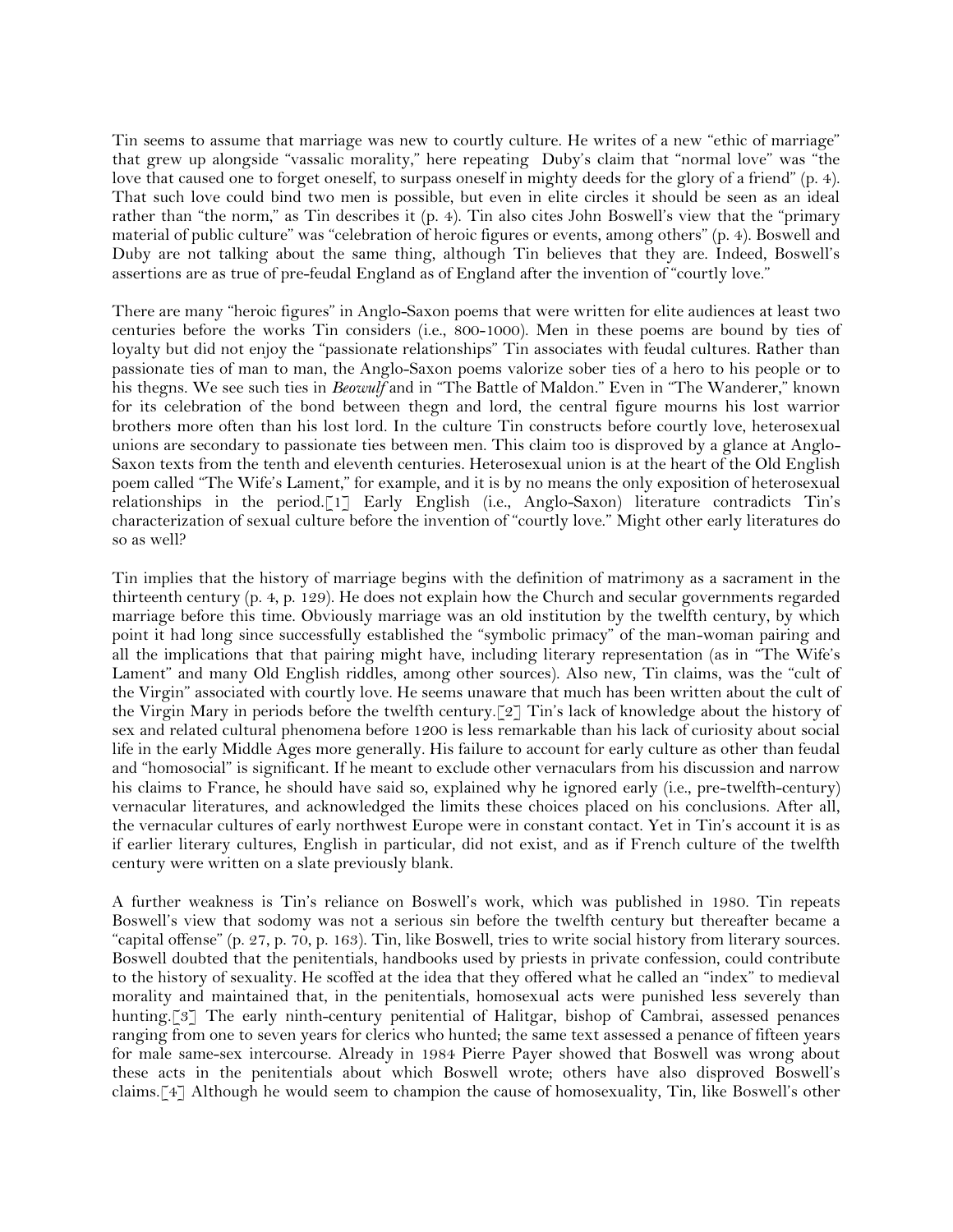co-religionists, suppresses evidence from handbooks of penance showing that men and women who preferred partners of their own sex suffered for their choices. The dismissal of their suffering is the downside of Boswell's argument for "Christian tolerance." Boswell's claim that the Church once accepted homosexual relations and turned a blind eye to sodomy is simply not true. It is, however, an impressive instance of a would-be revolutionary scholar defending an oppressive institution for the sake of a novel argument.

In the spirit of Bowell, Tin strains to extend homosociality to include homosexual union. Love between men was "not necessarily physically consummated," Tin warns (p. 4). But later he writes that when "a pair of [male] lovers" would kiss and "spend the night in one another's arms," their "sexual orientation" was not relevant to their contemporaries "since everything they did appeared normal and natural" (p. 15). One would expect such words as "normal" and "natural" to be used more guardedly than they are here, just as one would expect some documentation for this claim. Homosociality is not a "sexual orientation" but is, rather, the expression of love and loyalty between men who might well be involved in heterosexual unions. Such descriptions of "sexual orientation" are anachronistic and imply that men and women of the Middle Ages conceptualized sexual experience in the same language people do today. Anachronism is a problem elsewhere. Describing the knights who "fell together on the ground" after kissing ardently, Tin writes, "Pure Hollywood? Kitsch of the first order? Perhaps. Except for one thing: these two figures are male" (p. 12). Although he criticizes those who project heteronormative views onto medieval materials, Tin projects homonormative views onto the same texts. He cannot resist characterizing evidence in ways he assumes will make it seem relevant to his readers, calling movies to mind merely to assure readers that they are witnessing something important.

Although very little notice is paid to it in this book, the history of sex and the history of sexuality are well-developed topics not only in all the periods touched on by Tin but in earlier periods as well. The scant bibliography (three pages, pp. 179-81) ignores so much work on medieval French, German, and English sexual cultures and social histories that it is impossible to list it all in the space allotted to this review. Much of the territory covered in Tin's book has been thoroughly analyzed by others. One title can stand for many: C. Stephen Jaeger's *Ennobling Love: In Search of a Lost Sensibility*, which characterizes passionate male friendship in the context of what Jaeger calls "romantic solutions."[5] Tin's failure to account for the arguments offered by Jaeger are inexplicable. Anodyne fillers take the place of analysis and argumentation: "As the Middle Ages drew to a close" (p. 31), "As the Renaissance dawned" (p. 73). Opposition from Church, state, and the medical profession variously waxes and wanes, according to the needs of Tin's argument. Time marched on, and no doubt the middle class continued to rise.

Two important points in the conclusion explain why this book is both incomplete and unsatisfactory. The first is that Tin admits that he worked in a hurry. He laments that his busy life and celebrity kept him from doing the required research. Four or five years would have been needed to do justice to the topic, and who has that kind of time? He wrote the book anyway (pp. 156-57). The second point is that, at least so far as Tin is concerned, the research he did not do would have made no difference to his claims. He wisely anticipates that "the *lacunae* and limitations of this pioneering study will be exposed" but justifies his haste, since his task was to "open up a field of study" (p. 157). The field has long been open, however, many seeds sown, many crops harvested. Had Tin bothered to notice any of this production, he would have found much in it to contradict, qualify, and correct his assertions, rather than to confirm them.

Tin is not shy about his scholarly weaknesses, which he regards as strength. "As *La Fontaine* famously pointed out," he writes, "'loin d'épuiser une matière, il n'en faut prendre que la fleur' (far from exhausting a subject, it suffices to skim off the cream)" (p. 157). La Fontaine was writing about the merits of short fables, not short excursions into the history of sex, but the quote is apt for Tin's mixture of literary fiction and wishful thinking. It is a pity that Tin did not dip into the works of Thomas